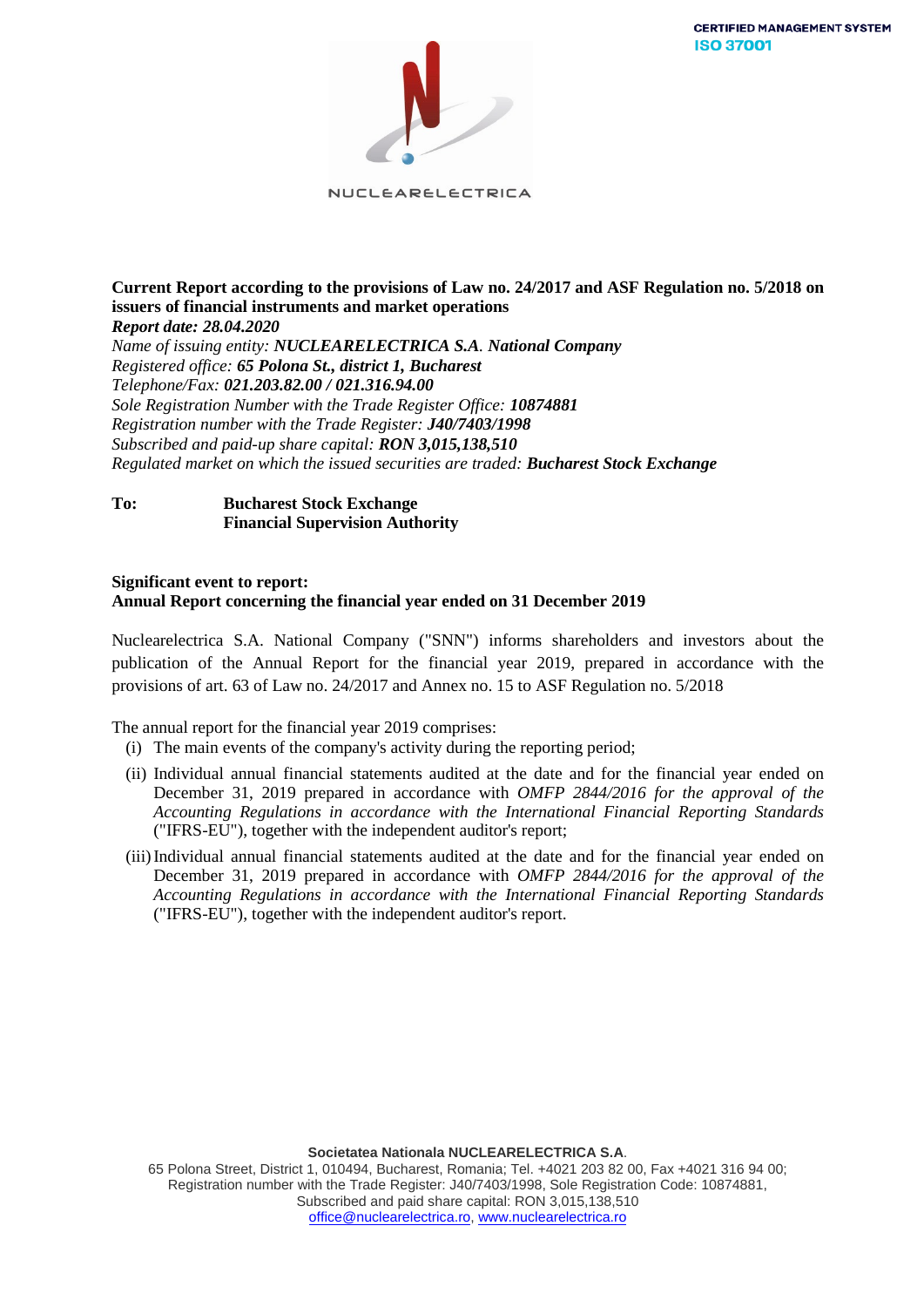#### **Main results**

In 2019, SNN recorded a net profit of 535,667 thousand RON. The main results are presented below and are extracted from the individual financial statements audited at the date and for the period ended on December 31, 2019, as follows:

| <b>Indicator</b>                           | 2019        | 2018        | <b>Variation</b> |  |
|--------------------------------------------|-------------|-------------|------------------|--|
| [thousand RON]                             | (audited)   | (audited)   |                  |  |
| Operating income, out of which:            | 2,417,433   | 2,178,873   | 10.9%            |  |
| Proceeds from the sale of electric power** | 2,365,564   | 2,116,992   | 11.7%            |  |
| Operating expenses, minus impairment and   | (1,232,455) | (1,089,368) | 13.1%            |  |
| depreciation                               |             |             |                  |  |
| <b>EBITDA</b>                              | 1,184,978   | 1,089,505   | 8,8%             |  |
| Impairment and depreciation                | (555, 553)  | (552, 965)  | 0.5%             |  |
| <b>EBIT</b>                                | 629,425     | 536,540     | 17.3%            |  |
| Net financial result                       | 1,850       | 36,083      | $(94.9\%)$       |  |
| Net income tax expense                     | (95, 608)   | (162,012)   | $(41.0\%)$       |  |
| Net profit                                 | 535,667     | 410,611     | 30.5%            |  |

 *\* Electricity produced and delivered by Cernavoda NPP in the National Energy System.*

*\*\*Including revenues from the sale of thermal energy, insignificant in the total revenues.*

The main **factors contributing to the results of 2019** as compared to the previous year:

- $\triangleright$  Increase by 8.8% of the operational profit (EBITDA) compared to the same period of the previous year, mainly following the increase of operational revenues by 11%, influenced by the increase by 12% of the revenues from the sale of electricity.
- $\triangleright$  Increase by 12%, determined by the 2019% increase in the weighted average price (without Tg) of the electricity sold in 2018, as compared to the weighted average price from the same period of 2019, considering the sale of a total quantity of electricity in 2018 similar to the total quantity sold in 0,2 (only 0.2% decrease).
- $\triangleright$  The quantity of electricity sold on the competition market of bilateral contracts decreased by 9%, and benefited from an increase of the average sale price on this market by 14% (price without Tg), while the electricity quantity sold on the spot market (PZU and PZI) decreased by 34%, considering an average sale price on this market higher by 19% (price without Tg) was registered.
- $\triangleright$  In 2019, the Company sold approximately 12.9% of energy on the regulated market (the Company did not sell energy on the regulated market in 2018), at a regulated price, following Government Emergency Ordinance no. 114/28.12.2018.
- $\triangleright$  The increase by 13% of operating expenses compared to the same period of 2018 was caused by the contribution paid by SNN to ANRE, according to the provisions of GEO no. 114/2018, the increase of the expenses with the purchased electricity and the slight increase of personnel expenses, partially compensated by the decrease of the repair and maintenance expenses.
- $\triangleright$  Decrease of the net currency exchange differences (net financial revenues) by 94.9%, negatively influencing the net result.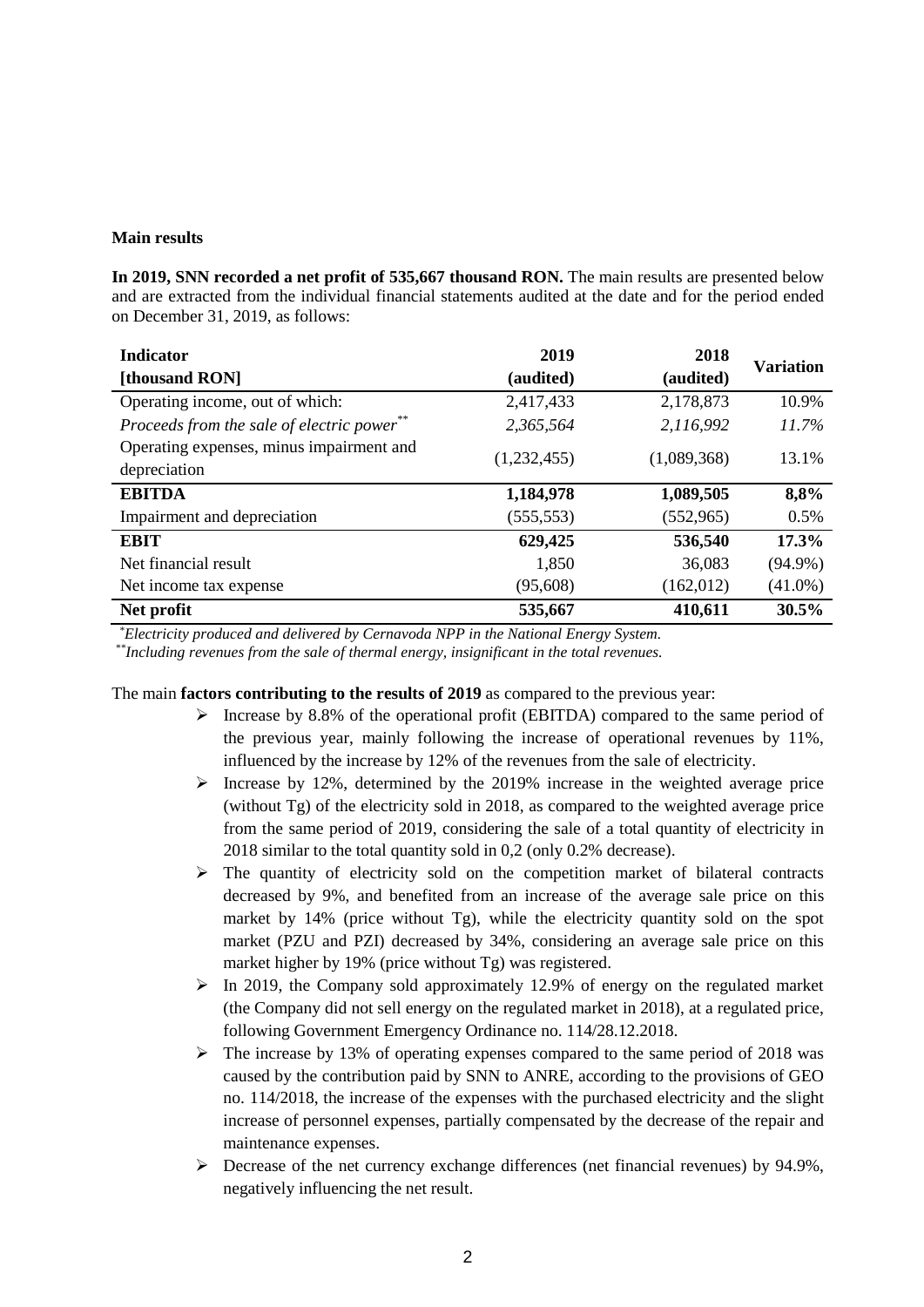$\triangleright$  The decrease of net expenses with the profit tax positively influenced the net result. This decrease was caused by a reduction in the actual profit taxation rate from 28% in 2018 to 15% in 2019.

## **Electricity output in 2019**

The gross production of electricity of the two operational units of CNE Cernavoda was 11,280,167 MWh in 2019; from this gross production, the own technological consumption of the Units during the operation, and during the outages ensured from own production was 933 thousand MWh in 2019.

Thus, the electricity produced and delivered in the National Energy System ("NES") was 10,346,746 MWh in 2019, compared to the same period of 2018 (10,443,078 MWh), which accounts for a decrease of 0.9%.

| <b>Output</b>             | 2019   |        |              | 2018   |        |              |
|---------------------------|--------|--------|--------------|--------|--------|--------------|
|                           | Unit 1 | Unit 2 | <b>Total</b> | Unit 1 | Unit 2 | <b>Total</b> |
| Gross production<br>(GWh) | 5,788  | 5,492  | 11,280       | 5,387  | 5,990  | 11,377       |
| Net production (GWh)      | 5,293  | 5,075  | 10,368       | 4,928  | 5,531  | 10,459       |
| Capacity factor (%)       | 93.86  | 89.18  | 91.52        | 87.31  | 97.43  | 92.37        |

| <b>Sales by types</b>                                                                               | <b>Quantities in</b><br><b>MWh</b> | $\frac{0}{0}$<br>out of total<br>sales | <b>Average price</b><br>[RON/MWh,<br>Tg included] | <b>Revenues from</b><br>sales<br>[RON] |
|-----------------------------------------------------------------------------------------------------|------------------------------------|----------------------------------------|---------------------------------------------------|----------------------------------------|
| Sales on the regulated market                                                                       | 1,376,963                          | 12.9%                                  | 189.51                                            | 260,948,252                            |
| Sales on the competitive market<br>(bilateral contracts and PZU and PI<br>contracts), out of which: | 9,245,123                          | 86.8%                                  | 227.70                                            | 2,105,074,010                          |
| - Sales on PCCB - LE, PCCB - NC,<br>PCSU, PC - OTC contracts and<br>supply contracts                | 8,194,487                          | 76.9%                                  | 228.01                                            | 1,868,444,207                          |
| - PZU and PI sales                                                                                  | 1,050,636                          | 9.9%                                   | 225.23                                            | 236,629,803                            |
| PE positive imbalances <sup>*</sup> )                                                               | 30,137                             | 0.3%                                   | 178.96                                            | 5,393,395                              |
| Total sales in 2019                                                                                 | 10,652,223                         | 100%                                   | 222.62                                            | 2,371,415,657                          |

## **Electricity sales in 2019**

*\*) NB: RON 198,067 of the value presented represents redistributed revenues resulted from the balancing of the*  system, based on the application of NARE Order no. 51/2016, NARE Order no. 76/2017 and NARE Order no. *31/2018.*

The revenues obtained from the electricity market related to electricity deliveries in 2019 are RON 2,371,415,657 (out of which RON 198,067 account for redistributed revenues resulted from balancing the system, based on the application of ANRE Order no. 76/2017 and ANRE Order no. 31/2018 ), 0.81% higher than the budget revenues for 2019, and 11.7% higher than the same period of the previous year.

The average weighted sale price, for the electricity quantities sold (without the regulated market and PE), resulted in 2019, is of RON 227.70/MWh (including Tg). For comparison, the weighted average price of all the transactions performed on the markets on which SNN operated in 2019 (PCCB - LE,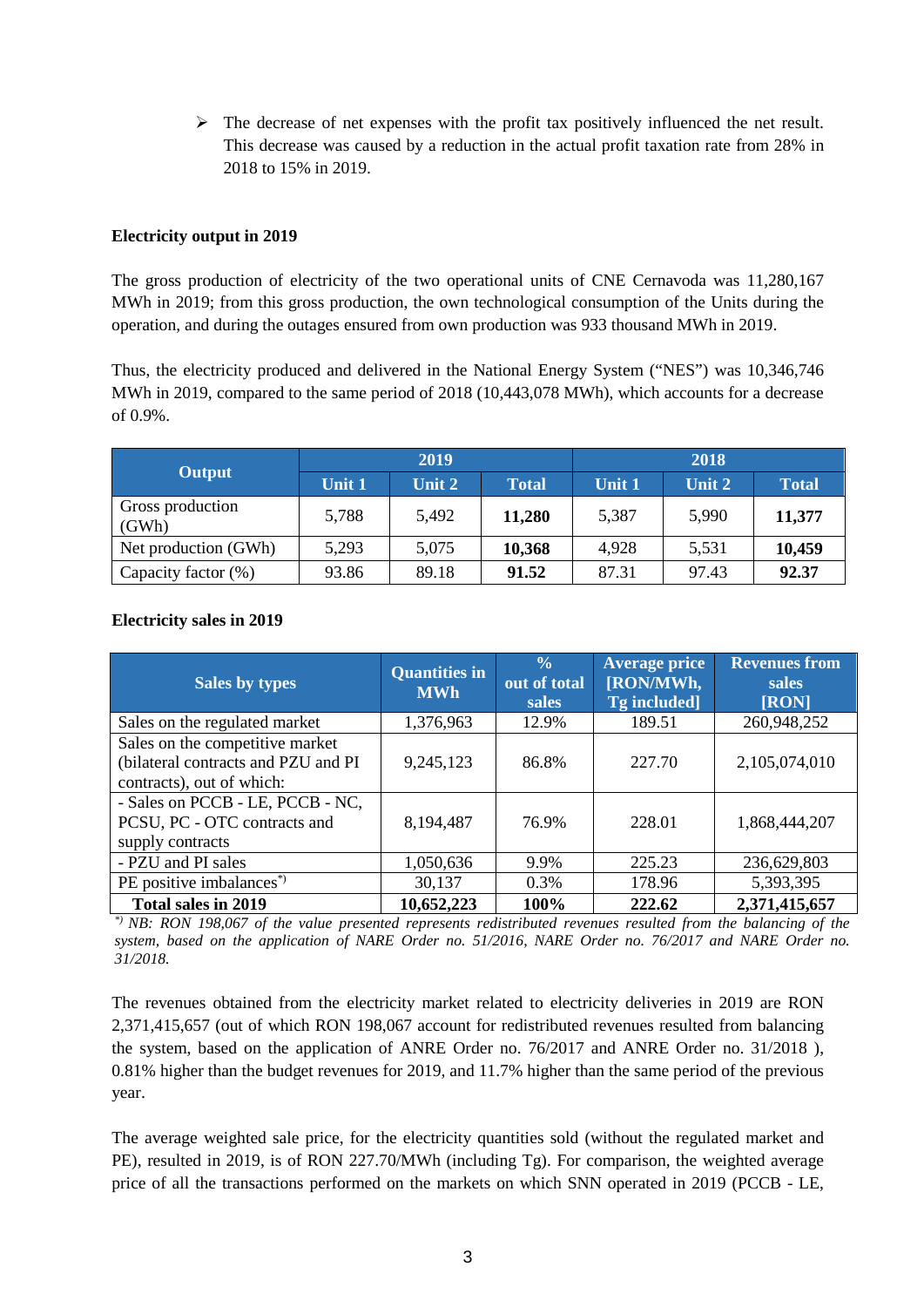PCCB - NC, PCSU, PZU and PI), calculated based on the values published by OPCOM in the monthly market reports, is 239.11 lei/MWh. In 2018 the average weighted sale price, for the energy quantities sold (without PE) was 198.99 lei/MWh (including Tg).

Following Government Emergency Ordinance no. 114/28.12.2018, which amends and supplements Electricity and natural gas law no. 123/2012, ANRE issued Order no. 10/01.02.2019 for approving the Methodology for setting prices for the electricity sold by producers based on regulated contracts and the quantities of electricity from the regulated contracts concluded by producers with last-instance suppliers. According to ANRE Resolution no. 326/25.02.2019, the quantity assigned to SNN for 2019 for **regulated contracts** was 1,377 GWh. ANRE established a regulated price for SNN of RON 188.33 /MWh (without  $T_g$ ).

The sold electricity quantities on the **competitive market of bilateral contracts** represented in 2019 a percentage rate of 76.9% out of the total volume of the sold energy. The average sale price on bilateral contracts in 2019 was 228.01 RON/MWh (with Tg included), recording an increase of 13.6% as compared to the average price recorded in the same period of 2018, of 200.67 RON/MWh (with Tg included); given the fact that the values of the electric power input transport fee in the  $T_g$  network were the following: RON 1.05 /MWh for the period July 1, 2017 - June 30, 2018, according to ANRE Order no. 48/22.06.2017 and RON 1.18 /MWh for the period July 1, 2018 - December 31, 2019, according to ANRE Order no. 108/20.06.2018.

**On the spot market (PZU and PI)**, in 2019, a quantity of electricity representing 9.9% of the total sales volume was sold, compared to the percentage share of 14.9% recorded over the same period of 2018. The average sale price of energy on the spot market (PZU and PI) performed by SNN in 2019 was 225.23 lei/MWh (with Tg included), compared to 189.46 lei/MWh (with Tg included) registered in 2018.

# **Investment program**

The total value of the investment program for 2019 is 256,548 thousand RON (without the component allocated to the payment of the debt service related to long-term loans), a program approved by Resolution no. 6/20.05.2019 of the Ordinary General Assembly of Shareholders of SNN, as part of the Revenues and Expenses Budget ("BVC") of SNN for 2019.

The comparative situation of the investment accomplishments (value and percentage) for January 1st - December 31st, 2019 compared to the same period of 2018 is presented in the table below:

| Year | Value<br>of the investment program<br>[thousand lei] | <b>Performed</b><br>$(01.01 - 31.12)$<br>[thousand lei] | <b>Achievement level</b><br>$(01.01 - 31.12)$<br>$\frac{9}{6}$ |
|------|------------------------------------------------------|---------------------------------------------------------|----------------------------------------------------------------|
| 2019 | 256,548                                              | 218,455                                                 | 85.2%                                                          |
| 2018 | 244,867                                              | 139.699                                                 | 57.1%                                                          |

As in the previous years, Nuclearelectrica S.A. structured its investment development program on objectives defined in relation to the needs of the production branches (Cernavoda NPP and Pitesti NFF), so as to achieve a high level of utilization of the production capacity (EAF Energy Availability Factor) in compliance with the nuclear safety norms and the long-term maintenance of the level of excellence in